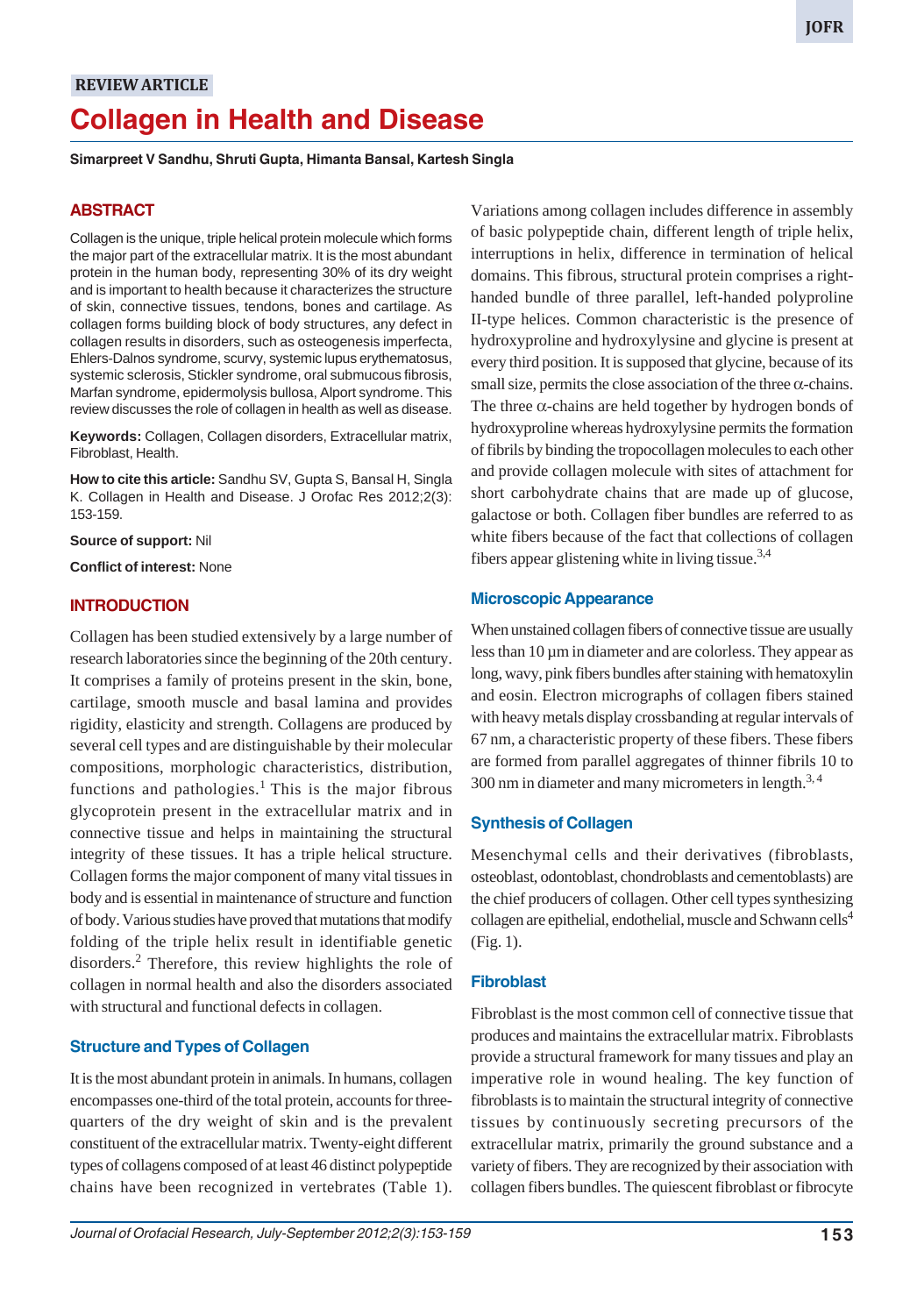| Table 1: Types of collagen <sup>3-5</sup>                                                                  |                                                                                       |                                                                                                                   |                                                                                                        |  |  |  |  |
|------------------------------------------------------------------------------------------------------------|---------------------------------------------------------------------------------------|-------------------------------------------------------------------------------------------------------------------|--------------------------------------------------------------------------------------------------------|--|--|--|--|
| Molecule type                                                                                              | Synthesizing cell                                                                     | Function                                                                                                          | Location in body                                                                                       |  |  |  |  |
| 1. Fibril-forming; most common<br>of all collagens                                                         | Fibroblasts, osteoblasts,<br>odontoblasts, cementoblasts                              | Resists tension                                                                                                   | Dermis, tendon, ligaments,<br>capsules of organs, bone,<br>dentin, cementum                            |  |  |  |  |
| 2. Fibril-forming<br>3. Fibril-forming; also known<br>as reticular fibers. Highly<br>glycosylated          | Chondroblasts<br>Fibroblasts, reticular cells,<br>smooth muscle cells,<br>hepatocytes | Resists pressure<br>Forms structural framework of<br>spleen, liver, lymph nodes,<br>smooth muscle, adipose tissue | Hyaline and elastic cartilage<br>Lymphatic system, spleen, liver,<br>cardiovascular system, lung, skin |  |  |  |  |
| 4. Network-forming; do not<br>display 67 nm periodicity<br>and $\alpha$ -chains retain<br>propeptides      | Epithelial cells, muscle<br>cells, Schwann cells                                      | Forms meshwork of the lamina<br>densa of the basal lamina to<br>provide support and filtration                    | <b>Basal lamina</b>                                                                                    |  |  |  |  |
| 5. Fibril-forming                                                                                          | Fibroblasts, mesenchymal<br>cells                                                     | Associated with type I collagen,<br>also with placental ground<br>substance                                       | Dermis, tendon, ligaments,<br>capsules of organs, bone,<br>cementum, placenta                          |  |  |  |  |
| 6. Microfiber forming collagen                                                                             |                                                                                       | Bridging between cells and<br>matrix (has binding properties<br>for cells, proteoglycan, a type I<br>collagen)    | Ligaments, skin, cartilage                                                                             |  |  |  |  |
| 7. Network-forming; form<br>dimers that assemble into<br>anchoring fibrils                                 | Epidermal cells                                                                       | Forms anchoring fibrils that<br>fasten lamina densa to<br>underlying lamina reticularis                           | Junction of epidermis and dermis                                                                       |  |  |  |  |
| 8. Meshwork                                                                                                |                                                                                       | Tissue support, porous<br>meshwork, provide compressive and smooth muscle cells and<br>strength                   | Basal laminae of endothelial cells<br>Descemet's membrane of cornea                                    |  |  |  |  |
| 9. Fibril-associated; decorate<br>the surface of type II<br>collagen fibers                                | <b>Epithelial cells</b>                                                               | Associates with type II collagen<br>fibers                                                                        | Cartilage                                                                                              |  |  |  |  |
| 10. Meshwork                                                                                               |                                                                                       | Calcium binding                                                                                                   | Hypertrophic zone of cartilage<br>growth plate                                                         |  |  |  |  |
| 11. Fibril collagen fibers                                                                                 |                                                                                       | Forms core of type II fibers,<br>provides tensile strength                                                        | Cartilage and vitreous humor                                                                           |  |  |  |  |
| 12. Fibril-associated; decorate<br>the surface of type I collagen<br>fibers                                | <b>Fibroblasts</b>                                                                    | Associated with type I collagen<br>fibers                                                                         | Tendons, ligaments and<br>aponeuroses                                                                  |  |  |  |  |
| 13. Transmembrane protein                                                                                  |                                                                                       | Cell matrix and cell adhesion                                                                                     | Cell surfaces, focal adhesion<br>and intercalated disks                                                |  |  |  |  |
| 14. FACIT<br>15. Endostatin forming collagen                                                               | <b>Endothelial cells</b>                                                              | Modulates fibril interactions<br>Proteolytic release of                                                           | Endothelial basement membrane                                                                          |  |  |  |  |
|                                                                                                            |                                                                                       | antiangiogenic factor                                                                                             |                                                                                                        |  |  |  |  |
| 16. Cartilage and placenta                                                                                 |                                                                                       | Unknown                                                                                                           | Endothelial, perineural muscle<br>and some epithelial basement<br>membrane, cartilage and placenta     |  |  |  |  |
| 17. Collagen-like protein;<br>a transmembrane protein,<br>formerly known as bullous<br>pemphigoid antigen  | <b>Epithelial cells</b>                                                               | Cell to matrix attachment                                                                                         | Hemidesmosomes                                                                                         |  |  |  |  |
| 18. Collagen-like protein;<br>cleavage of its C-terminal<br>forms endostatin and<br>angiogenesis inhibitor | <b>Endothelial cells</b>                                                              | Proteolytic release of<br>antiangiogenic factor                                                                   | Endothelial basement membrane                                                                          |  |  |  |  |
| 19. FACIT                                                                                                  |                                                                                       | Unknown                                                                                                           | Endothelial, perineural muscle<br>and some epithelial basement<br>membrane, cartilage and placenta     |  |  |  |  |
| 20. FACIT                                                                                                  |                                                                                       |                                                                                                                   | Cornea (chick)                                                                                         |  |  |  |  |
| 21. FACIT<br>22. FACIT                                                                                     |                                                                                       |                                                                                                                   | Stomach, kidney<br>Tissue junctions                                                                    |  |  |  |  |
| 23. Membrane-associated<br>collagen with interrupted<br>triple helix                                       |                                                                                       |                                                                                                                   | Heart, retina                                                                                          |  |  |  |  |
| 24. Fibrillar                                                                                              |                                                                                       |                                                                                                                   | Bones, cornea                                                                                          |  |  |  |  |
| 25. Membrane-associated<br>collagen with interrupted<br>triple helix                                       |                                                                                       |                                                                                                                   | Brain, heart, testis                                                                                   |  |  |  |  |
| 26. FACIT<br>27. Fibrillar                                                                                 |                                                                                       |                                                                                                                   | Testis, ovary                                                                                          |  |  |  |  |
| 28. Microfiber forming collagen                                                                            |                                                                                       |                                                                                                                   | Cartilage<br>Dermis, sciatic nerve                                                                     |  |  |  |  |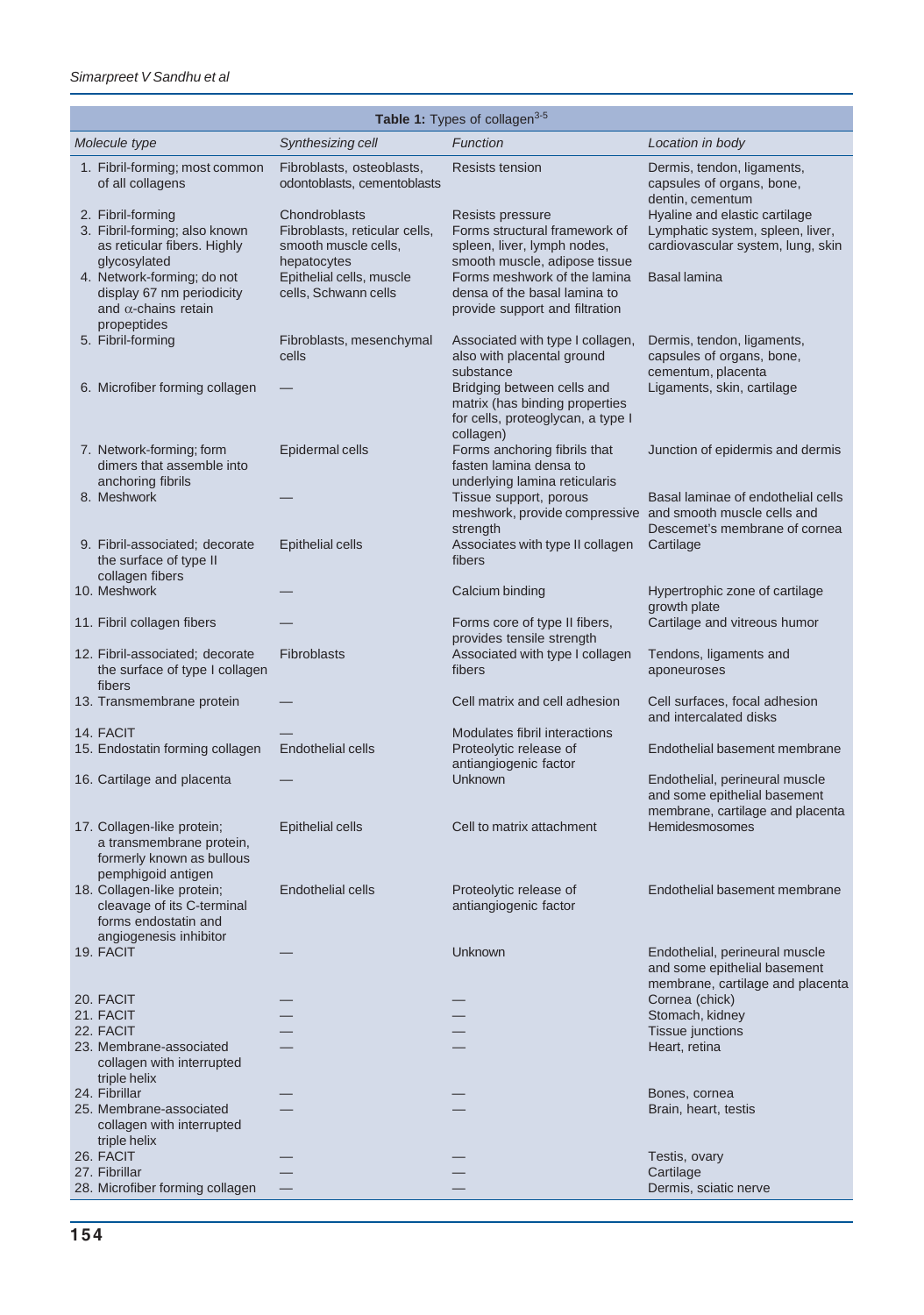

**Fig. 1:** Synthesis of collagen

is smaller than the active fibroblast and is usually spindleshaped. It has fewer processes; a smaller, darker, elongated nucleus; and more acidophilic cytoplasm with much less rough endoplasmic reticulum. They have a branched cytoplasm surrounding an elliptical, speckled nucleus having one or two nucleoli. Active fibroblasts can be recognized by their oval, pale- staining nucleus and greater amount of cytoplasm, abundant rough endoplasmic reticulum, golgi apparatus, secretory vesicles and mitochondria (Fig. 2). Fibroblasts exhibit contractility and motility which are important during connective tissue remodeling and formation and during wound repair. In certain tissues, fibroblasts have significant contractile properties and are called as myofibroblasts.3,5

# **Degradation of Collagen**

Mechanisms involved in degradation of collagen are: (1) Secretion by cells of enzymes that sequentially degrade collagen and other matrix molecule extracellularly, (2) selective ingestion of collagen fibrils by fibroblasts and their intracellular degradation. Collagen triple helix is highly resistant to proteolytic attack. Matrix metalloproteinases (MMP) is a large family of proteolytic enzymes that includes: Collagenases (MMP-1, 8, 13), gelatinases (MMP-2, 9), metalloelastases (MMP-12), stromelysins (MMP-3, 10, 11), matrilysin (MMP-7) that are involved in degradation of collagen. Collagenase 1, 2 and 3 degrades type I, II, III, V collagen, collagenase 3 can degrade type I, II, III, IV, IX, X, XI, fibronectin and other extracellular matrix component.





**Fig. 2:** Structure of fibroblast. A: Nucleus; B: Nucleolus; C: Golgi apparatus; D: Cytoplasm; E: Intermediate/transfer vesicles; F: Ribosomes; G: Mitochondria; H: Polyribosomes; I: Rough endoplasmic reticulum; J: Collagen fibrils; K: Cell processes; L: Microtubules; M: Secretory granules

Gelatinases A and B which is produced by alveolar macrophages and stromeolysins 1, 2 and metalloelastases degrade type I collagen and basement membrane component (type IV) collagen, fibronectin, elastin respectively.<sup>5,6</sup>

# **Collagen in Health**

Collagen is sometimes referred to as the body's cement that holds everything in place. Collagen is important to health because it dictates the structure of skin, connective tissues, tendons, bones and cartilage.

1. *Skin health:* Collagen plays an important role in skin health. Type I and III collagen are formed in human skin in a higher proportion relative to other types and are maintained in a fixed proportion relative to one another in normal skin tissue. Collagen type I constitutes approximately 70% of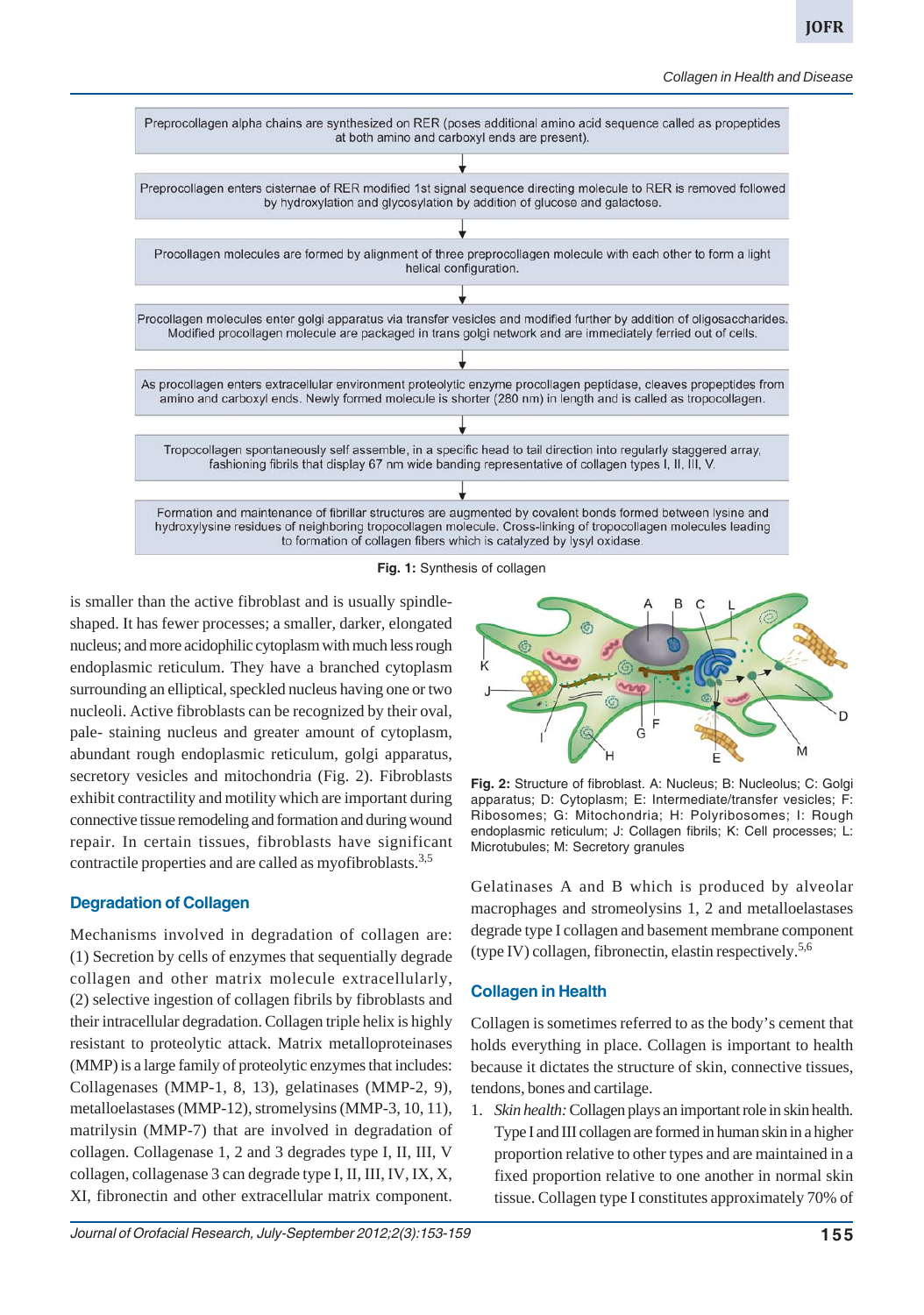collagen in the skin, with type III being 10% and trace amounts of collagen types IV, V, VI and VII. Collagen maintains firmness and elasticity of skin. Collagen in the form of collagen hydrolysate keep skin hydrated. A lack of collagen becomes obvious during the aging process as skin begins to sag and lines and wrinkles begin to form. In formation of scar tissue as a result of age or injury, there is change in the abundance of types I and III collagen as well as their proportion to one another. Type III collagen synthesis decreases with age resulting in changes in skin tension, elasticity and healing.7

- 2. *Wound healing:* Collagen is a key protein in connective tissue and play an imperative role in wound healing by repair and formation of scar. Collagen deposition and remodeling contribute to the increased tensile strength of the wound, which is approximately 20% of normal by 3 weeks after injury gradually reaching a maximum of 70% of that of normal skin. Collagen overproduction can form abnormal scars, which impede wound healing. A chronic wound burden among the elderly has been documented and much of this age-related, delayed wound healing is caused by impaired collagen synthesis and increased degradation. Increase in fibroblasts and collagen during healing suggested that a correlation might exist between number of fibroblasts, quantity of collagen and tensile strength of a scar. 8
- 3. *Bone:* Bone is a complex and dynamic tissue that provides structural support for the body, protection of internal organs and acts as levers to which muscles are attached, allowing movement. Out of 22 to 25% of organic component 94 to 98% is mainly collagen type I and other noncollagen proteins and 2 to 5% are cells. The combination of hard mineral and flexible collagen makes bone harder than cartilage without being brittle. Combination of collagen mesh and water forms a strong and slippery pad in the joint that cushions the ends of the bones in the joint during muscle movement.<sup>9, 10</sup>
- 4. *Cartilage, tendon, ligaments:* Collagen, in the form of elongated fibrils, is predominantly found in fibrous tissues such as tendon and ligament. It is a flexible and stretchy protein that is used by the body to support tissues and thus it plays a vital role in the maintenance of the cartilage, tendons and ligaments. Normal tendon consists of soft and fibrous connective tissue that is composed of densely packed collagen fibers bundles aligned parallel to the longitudinal tendon axis and surrounded by a tendon sheath also consisting of extracellular matrix components. Collagen constitutes 75% of the dry tendon weight and functions chiefly to withstand and transmit large forces between muscle and bone.<sup>11</sup> Collagen also forms a major constituent of cartilages. Cartilage collagen fibrils consist of collagen II, the quantitatively minor collagens IX and XI.<sup>4,5</sup>
- 5. *Muscles:* In muscle tissue, it serves as a major component of the endomysium. Collagen constitutes 1 to 2% of muscle tissue, and accounts for 6% of the weight of strong, tendinous muscles. 4,6
- 6. Dental tissues:
	- a. *Dentin:* The mature dentin is made up of approximately 70% inorganic material, 20% organic material and 10% water by weight. The organic phase is about 30% collagen (mainly type I with small amounts of types III and V) with fractional inclusions of lipids and noncollagenous matrix proteins. Collagen type I acts as a scaffold that accommodates a large proportion (estimated at 56%) of the mineral in the holes and pores of fibrils.12
	- b. *Pulp*: The extracellular compartment of the pulp or matrix consists of collagen fibers and ground substance. The fibers are principally types I and III collagen. The overall collagen content of the pulp increases with age, the ratio between types I and III remains stable and the increased amount of extracellular collagen organizes into fiber bundles.<sup>13</sup>
	- c. *Cementum:* Predominant collagen present in cementum is type I collagen (forms 90% of the organic matrix). Other collagens associated with cementum include type III, a less crosslinked collagen found in high concentrations during development and repair and regeneration of mineralized tissues and type XII that binds to type I collagen and also to noncollagenous matrix proteins. Collagens found in trace amount in cementum are types V, VI and XIV.14
	- d. *Periodontal ligament:* Periodontal ligament is composed of collagen fibers bundles connecting cementum and alveolar bone proper. The predominant collagens of the periodontal ligament are types I, III and XII, with individual fibrils having a relatively smaller average diameter than tendon collagen fibrils. The vast majority of collagen fibrils in the periodontal ligament are arranged in definite and distinct fiber bundles and these are termed as principal fibers. The periodontal ligament has also the capacity to adapt to functional changes. When the functional demand increases, the width of the periodontal ligament can increase by as much as 50 % and the fiber bundles also increase markedly in thickness.14
- 7. *Basement membrane:* The epithelial basement membrane and adjacent area is termed the epithelial basement membrane zone. The lamina densa consisting of type IV collagen that is coated by heparan sulfate, a glycosaminoglycan and anchoring fibrils, that are composed of type VII collagen and extend from the lamina densa to the connective tissue.15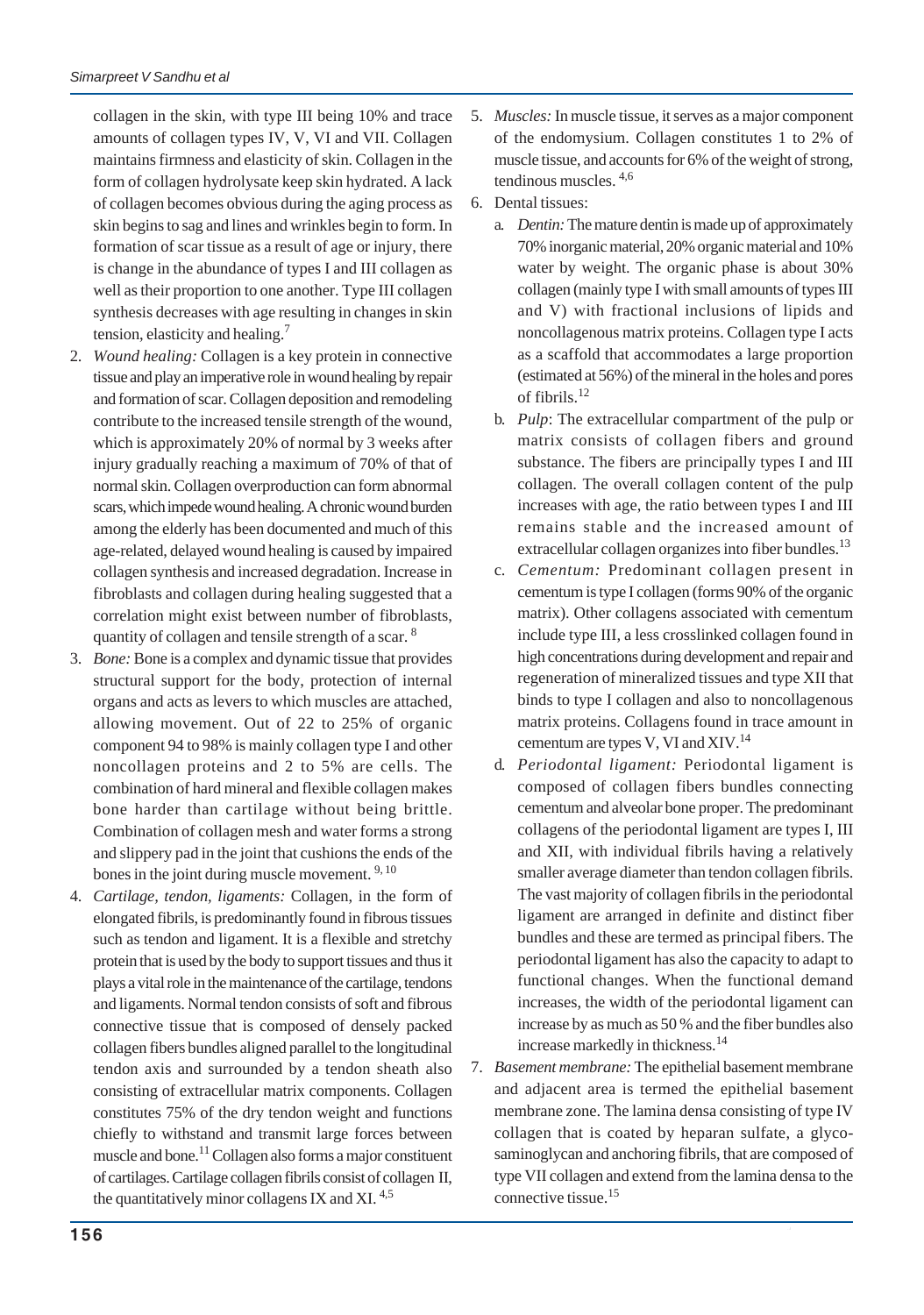|                                                                                                                                                   | <b>Table 2: Categorization of collagen disorders</b>                                          |                      |  |
|---------------------------------------------------------------------------------------------------------------------------------------------------|-----------------------------------------------------------------------------------------------|----------------------|--|
| Heritable/genetic collagen disorders                                                                                                              | Autoimmune collagen disorders                                                                 | <b>Miscellaneous</b> |  |
| • Ehlers-Danlos syndrome<br>• Osteogenesis imperfecta<br>• Stickler syndrome<br>• Alport syndrome<br>• Epidermolysis bullosa<br>• Marfan syndrome | • Systemic lumpus erythematosus<br>Systemic sclerosis<br>$\bullet$<br>Oral submucous fibrosis | Scurvy               |  |

#### **Collagen Disorders Categorization**

#### Heritable/Genetic Collagen Disorders

- a. *Ehlers-Dalnos syndrome* (Tenascin X deficiency syndrome/Lysyl hydroxylase deficiency syndrome)**:** Ehlers-Danlos syndrome (EDS) is a clinically and genetically heterogeneous connective tissue disorder characterized by hyperextensibility of the skin, hypermobility of joints and tissue fragility. It was first described by Van Meekeran in 1682 (Table 2). The exact abnormality in biogenesis of the collagens has been identified in four varieties and in case of EDS IV an abnormal gene locus has been determined. In some clinical forms of EDS a mutation in COL1A1 and COL1A2 genes is reported which results in interferences with conversion of procollagen to collagen. This leads to defective crosslinking and a consequent reduction in tensile strength of tendons. Presence of dystrophic scars and a tendency to excessive bleeding manifested by bruises, ecchymoses and hematomas is noticed in EDS. The oral manifestations of EDS include the ability of 50% of these patients to touch the tip of their nose with their tongue (Gorlin sign), a feat that can be achieved by less than 10% of normal people. Mucosal tears are more frequent when touched by instruments and sutures do not hold. The gingiva is fragile and hemorrhage may be difficult to control during surgical procedures. Early onset generalized periodontitis is one of the most noteworthy oral manifestations of the syndrome resulting in the premature loss of deciduous and permanent teeth. Hypoplasia of the enamel is commonly seen. Premolar and molar teeth can present with deep fissures and long cusps. The teeth seem to be fragile and microdontia is sometimes present. Radiographic examination often divulges pulp stones and roots that are short and deformed. A tendency for recurrent subluxation of the temporomandibular joint has also been reported.16,17
- b. *Osteogenesis imperfecta:* Comprises a heterogeneous group of heritable disorders characterized by impairment of collagen maturation. The disease causes either a decrease in collagen synthesis or the production of structurally defective collagen, hence, all tissues rich in type I collagen may be affected. Except on rare occasions,

the disorder arises from heterozygosity for mutations in one of two genes that guide the formation of type I collagen: The COLIAI gene on chromosome 17 and the COLIA2 gene on chromosome 7. The clinical features commonly observed in patients with osteogenesis imperfecta include abnormal bone formation, growth deficiency, bone fragility, blue sclerae, hearing loss, skin thinness, joint laxity and hypermobility and dentinogenesis imperfecta. Abnormal collagenous maturation results in bone with a thin cortex, fine trabeculation and diffuse osteoporosis. Upon fracture, healing will occur but may be associated with exuberant callus formation. <sup>6,18</sup>

- c. *Stickler syndrome:* It is a unique autosomal dominant syndrome of premature osteoarthritis, retinal degeneration, hearing loss and orofacial abnormalities described by Gunnar B Stickler in 1965. The disorder (hereditary arthroophthalmopathy or Stickler syndrome) is known to be caused by mutations in the COL2A1, COL11A1 and COL11A2 procollagen genes of type 2 and 11 collagen.<sup>19</sup>
- d. *Alport syndrome:* Alport syndrome is a generalized inherited disorder of basement membranes, particularly those of glomeruli that involve type IV collagen. The mutations occur in the gene located on the X chromosome. Inherited defect of the classical X-linked Alport syndrome affects the  $\alpha$ -5 chain of collagen type IV collagen gene (COL4A5) while the  $\alpha$ -3 and  $\alpha$ -4 chain of collagen type IV collagen gene (COL4A3 and COL4A4) are responsible for less frequent recessive forms of Alport syndrome. It is characterized by renal impairment, loss of hearing and lens abnormalities, hypertension, hematuria and proteinuria. The damage of collagen IV due to mutations causes dysfunction of bound epithelium and results in organ damage.  $20$
- e. *Epidermolysis bullosa:* Hereditary epidermolysis bullosa is a group of rare genetically transmitted disorders that have several methods of inheritance with various degrees of severity and expression. It is a multiracial disorder that is characterized by the formation of vesicles and bullae on the skin and mucous membranes. The vesicles may arise spontaneously or from minor trauma. The four types of epidermolysis bullosa are simplex, dystrophic and junctional and hemidesmosomal. Specific mutations in the K5 or K14 genes and genes coding for the laminin has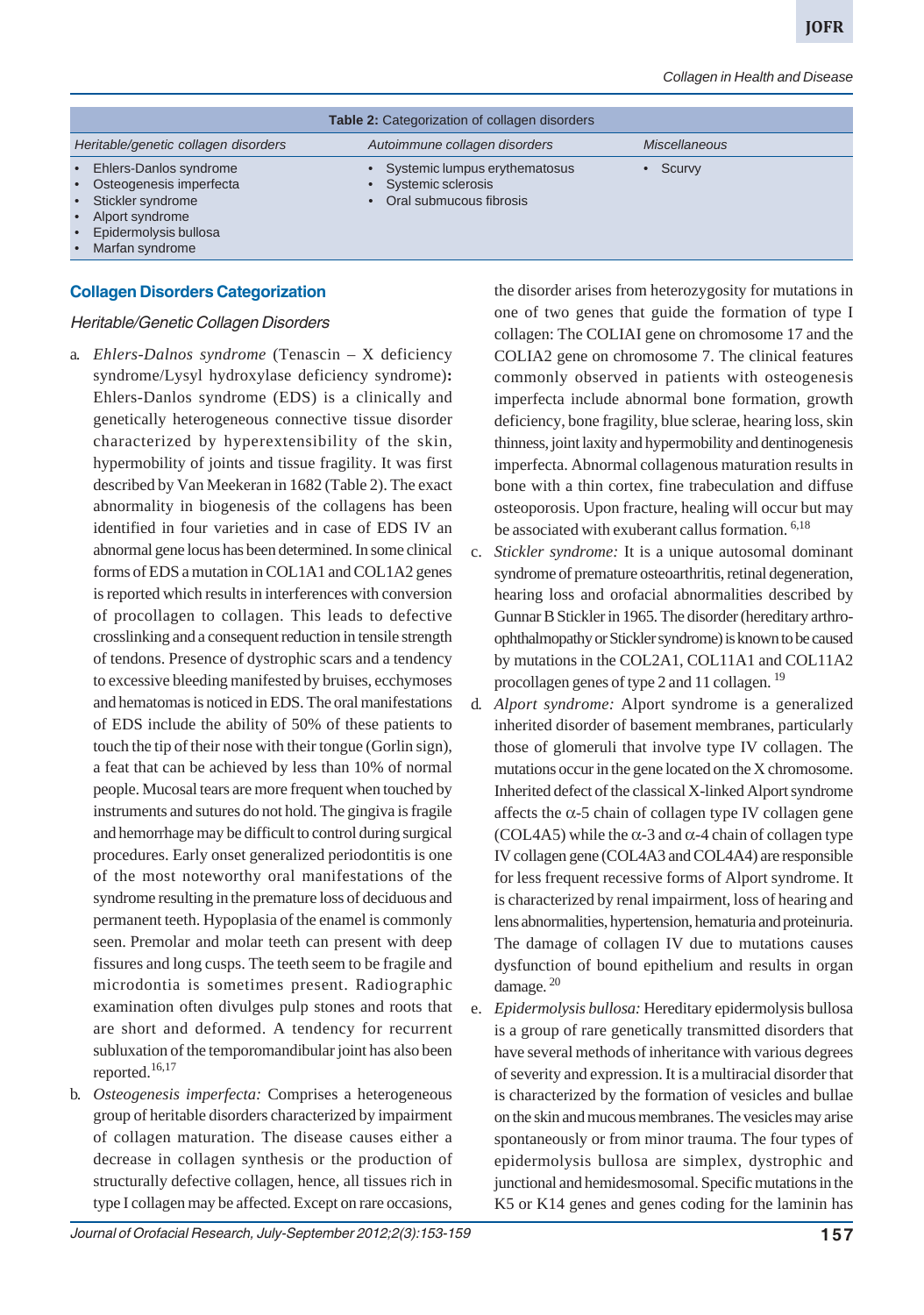been responsible for dominant simplex type and junctional form respectively. The dystrophic type is related with mutations in the type VII gene. The hemidesmosomal type is characterized by mutations of genes associated with various hemidesmosomal attachment proteins such as plectin, type XVII collagen and  $\alpha$ 6 $\alpha$ 4 integrin.<sup>21,22</sup>

f. *Marfan syndrome:* It is the most common inherited connective tissue disorder with a reported incidence of one in 10,000 individual and equal distributions between the sexes. It is caused by an autosomal dominant mutation in the gene encoding fibrillin (FBN1, chromosome 15q15–21.3), a glycoprotein that is an integral part of the connective tissue in the body (ligaments, blood vessel, eye lenses). It primarily involves the skeletal, ocular and cardiovascular systems. Typically, patients present with tall stature, ectopia lentis, aortic root dilatation and a positive family history. The diagnosis is made when a patient presents with complications of the syndrome, such as aortic dissection or with involvement of the pulmonary, skin/integument or nervous systems. 23

# Autoimmune Collagen Disorders

- a. *Systemic lupus erythematosus:* Lupus erythematosus is a multifactorial autoimmune collagen vascular or connective tissue disease, which may affect the oral mucosa in either its cutaneous and systemic forms with varied prevalence. Common findings include fever, weight loss, arthritis, fatigue and general malaise. A characteristic rash, having the pattern of a butterfly, develops over the malar area and nose. Cardiac involvement is also common with pericarditis. Warty vegetations affecting the heart valves (Libman-Sacks endocarditis) are also observed. Oral lesions include ulceration, pain, erythema and hyperkeratosis may be present. Other oral complaints are xerostomia, stomatodynia, candidiasis, periodontal disease and dysgeusia. 21,24
- b. *Systemic sclerosis (progressive systemic sclerosis; scleroderma; hide-bound disease):* Progressive systemic sclerosis is a disorder of the connective tissue that illustrates fibrosis of the skin, blood vessels, visceral organs and mucosa. The exact mechanism of the fibrotic changes is unknown, but hyperplastic changes of collagen have been documented. The pathological findings signify that fibroblasts are activated to produce excessive amounts of collagen and other components of the cellular matrix. The most apparent symptom is the involvement of the skin together with the quality of its mobility, particularly in the distal portions of the extremities. Cutaneous manifestations include thickening of skin, starting with pitting edema and over several months pitting edema is replaced by tightening and hardening of skin. Raynaud´s

phenomenon is usually the first symptom. The oral manifestations include classic facial skin hardening and limited opening of the oral orifice with characteristic furrows radiating from the mouth resulting in a classic mask-like and appearance purse string appearance respectively. Bone resorption at the angle of the mandible is also a common feature. Deposition of collagen in the lingual and esophageal submucosa, producing a firm, hypomobile (board-like) tongue and an inelastic esophagus, thus resulting in dysphagia. $21,25$ 

c. *Oral submucous fibrosis:* It is a chronic, premalignant condition of the oral mucosa which was first described by Schwartz 1952. Recently it is thought to be an autoimmune disease. The presence of various autoantibodies in varying titers is reported in several studies confirming autoimmune basis to the disease.26 Tilakratne WM et al in 2006 reported that although the data on various HLA types, raised autoantibodies and the detection of immune complexes tend to indicate an autoimmune basis for the disease substantial number of cases and matched controls may be required to verify these findings. $27$  This disease is considered to be a consequence of disturbances in the homeostatic equilibrium between synthesis and degradation of extracellular matrix, wherein collagen forms a major component, thus can be recognized as a collagen-metabolic disorder. It is characterized by a juxta epithelial inflammatory reaction followed by fibroelastic change in the lamina propria and associated epithelial atrophy. This leads to a restricted mouth opening, resulting in trismus leading to restriction of food consumption, difficulty in maintaining oral health, as well as impairs the ability to speak. The fibroelastic changes are almost entirely due to abnormal accumulation of collagen in the subepithelial layers, resulting in dense fibrous bands in the mouth.  $28, 29$ 

# **Miscellaneous**

*Scurvy:* A deficiency of vitamin C is known as scurvy. Key function of ascorbic acid is its involvement in the synthesis of collagen fibers from proline via hydroxyproline. Other metabolic reactions for which vitamin C is required are the hydroxylation of lysine into hydroxylysine in collagen. In individuals who suffer from a deficiency of this vitamin, the -chains of the tropocollagen molecules are unable to form stable helices and the tropocollagen molecules are incapable of aggregating into fibrils. It first affects connective tissues with a high turnover of collagen, such as the periodontal ligament and gingiva. Avitaminosis C is associated with the failure of wound healing or the rupture of capillaries due to intrinsic intercellular weakness with lack of connective tissue support of the capillary walls. Among the presenting features